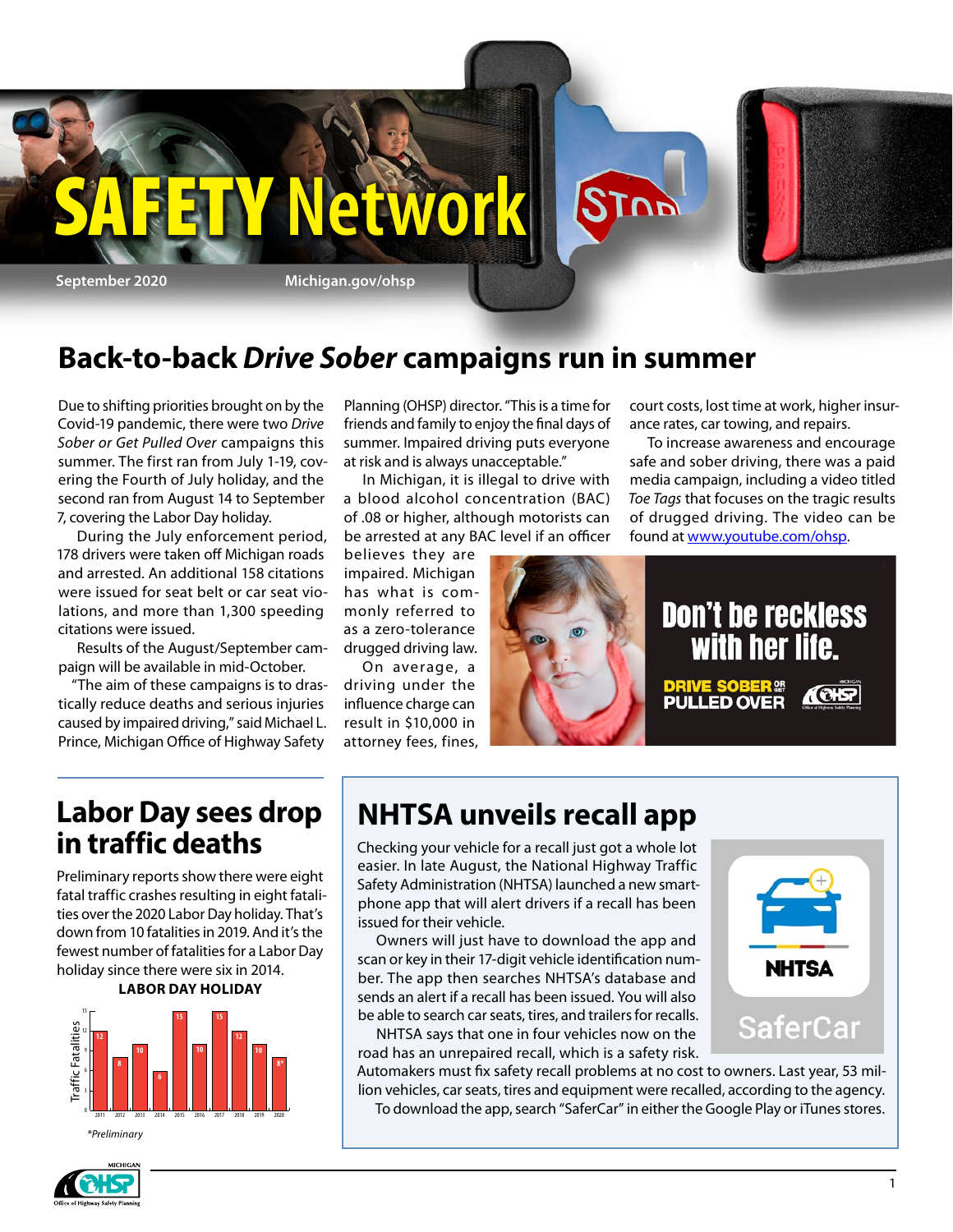**September 2020** Michigan.gov/ohsp

# SAFETY **Network**



### **Bicycle traffic signals**



### **Campaign launched to help reduce bicyclist crashes**

Overtime mobilization grants for September 9-15 were awarded to law enforcement agencies in seven Michigan cities—Detroit, Dearborn, Grand Rapids, Kalamazoo, Lansing, Muskegon, and Warren—to focus on the laws applicable to bicyclist safety to help reduce bicyclist injuries and fatalities. The OHSP identified these cities as having some of the highest number of bicycle-involved crashes over a five-year period.

"Motorists need to remember that bicyclists have an equal right to the road," said Michael L. Prince, OHSP director. "When passing a bicyclist, it's state law to give them at least three feet while doing so. Everyone needs to obey traffic signs and signals and stay alert for each other."

Between 2015-2019, bicycle crash data for the seven Michigan cities show: Detroit with a total of 868 crashes; Grand Rapids with a total of 414; Lansing with a total of 213; Kalamazoo with a total of 194; Warren with a total of 151; Dearborn with a total of 116; and Muskegon with a total of 79.

Over the last five years, 137 people have been killed in bicyclist-involved crashes in Michigan.

During the campaign, officers focused on violations by drivers that include: illegal turns, failing to stop at a signal or stop sign, failing to give at least three feet when passing a bicyclist, and blocking a roadway that interferes with the normal flow of traffic. Officers focused on violations by bicyclists that include: not riding with traffic, not using lights when biking at night, and riding more than two abreast.

The enforcement campaign is supported with federal traffic safety funds provided by the United States Department of Transportation and the NHTSA and coordinated by the OHSP. Results of the campaign will be available in mid-October.







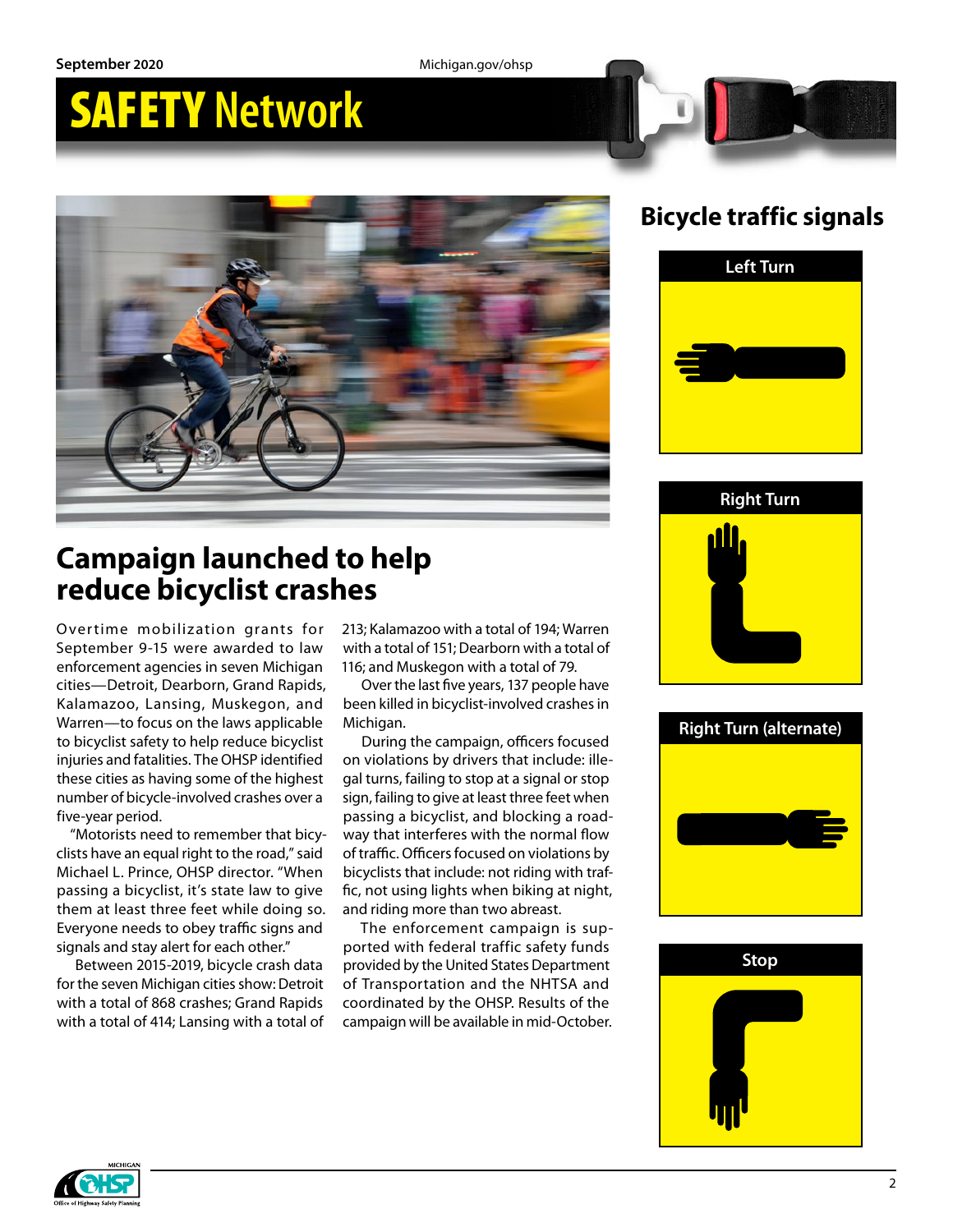### **Traffic safety enforcement a priority during a pandemic**

*By Kinga Canike and Kenneth Stecker*

An on-duty Michigan State Police (MSP) trooper died after he was hit by a drunk driver on July 10, 2020. Trooper Caleb Starr was driving down the road in Ionia County when a drunk driver crossed the center line and crashed head-on into his patrol vehicle. He was 33 years old and left behind a wife and two young daughters.<sup>1</sup> The 28-year-old out-of-state drunk driver's BAC was .23, nearly three times the legal limit in Michigan. She faces the following charges: Second-Degree Murder; Operating a Motor Vehicle with a High Blood Alcohol Content Causing Death; Driving While License Suspended Death; and Operating While Intoxicated.<sup>2</sup>

On June 4, 2020, a Monroe County Sheriff's deputy was seriously injured after another vehicle ran a red light and collided into her police vehicle. Twenty-four-yearold Darrian Young, an animal control officer for her department, died from her injuries two days later. The 44-yearold female driver is suspected of Driving Under the Influence at the time she broadsided Young's vehicle.<sup>3</sup>

Two Grand Rapids police officers were seriously injured on August 6, 2020, after a suspected drunk driver ran a red light and crashed into their on-duty cruiser.4

All three crashes above occurred during the ongoing COVID-19 pandemic. The pandemic temporarily halted many governmental services and businesses around our state, but it did not stop impaired drivers from getting behind the wheel and causing death and serious injury on Michigan roads.

- *1 [https://www.clickondetroit.com/news/local/2020/08/01/](https://www.clickondetroit.com/news/local/2020/08/01/michigan-state-police-trooper-dies-after-being-struck-by-suspected-drunk-driver/) [michigan-state-police-trooper-dies-after-being-struck-by](https://www.clickondetroit.com/news/local/2020/08/01/michigan-state-police-trooper-dies-after-being-struck-by-suspected-drunk-driver/)[suspected-drunk-driver/](https://www.clickondetroit.com/news/local/2020/08/01/michigan-state-police-trooper-dies-after-being-struck-by-suspected-drunk-driver/)*
- *2 [https://www.woodtv.com/news/ionia-county/](https://www.woodtv.com/news/ionia-county/murder-charge-filed-in-crash-that-killed-msp-trooper/?fbclid=IwAR3wMu6XLT7mQnRNqxuNWnELnQ4SxXs1PX-8qHs5ZX8rt4PaveT_JaxobX4) [murder-charge-filed-in-crash-that-killed-msp-trooper](https://www.woodtv.com/news/ionia-county/murder-charge-filed-in-crash-that-killed-msp-trooper/?fbclid=IwAR3wMu6XLT7mQnRNqxuNWnELnQ4SxXs1PX-8qHs5ZX8rt4PaveT_JaxobX4) [/?fbclid=IwAR3wMu6XLT7mQnRNqxuNWnELnQ4SxXs](https://www.woodtv.com/news/ionia-county/murder-charge-filed-in-crash-that-killed-msp-trooper/?fbclid=IwAR3wMu6XLT7mQnRNqxuNWnELnQ4SxXs1PX-8qHs5ZX8rt4PaveT_JaxobX4) [1PX-8qHs5ZX8rt4PaveT\\_JaxobX4](https://www.woodtv.com/news/ionia-county/murder-charge-filed-in-crash-that-killed-msp-trooper/?fbclid=IwAR3wMu6XLT7mQnRNqxuNWnELnQ4SxXs1PX-8qHs5ZX8rt4PaveT_JaxobX4)*
- *3 [https://www.mlive.com/news/ann-arbor/2020/06/](https://www.mlive.com/news/ann-arbor/2020/06/animal-control-officer-dies-after-crash-with-suspected-drunk-driver.html) [animal-control-officer-dies-after-crash-with-suspected](https://www.mlive.com/news/ann-arbor/2020/06/animal-control-officer-dies-after-crash-with-suspected-drunk-driver.html)[drunk-driver.html](https://www.mlive.com/news/ann-arbor/2020/06/animal-control-officer-dies-after-crash-with-suspected-drunk-driver.html)*
- *4 [https://www.woodtv.com/news/grand-rapids/two-grpd](https://www.woodtv.com/news/grand-rapids/two-grpd-officers-hurt-in-early-morning-crash/?fbclid=IwAR16UUdTZvopd2HIAjOiggbR1No_2kX00boaG6RrJVoHJq5WH4R7x5PQEKU)[officers-hurt-in-early-morning-crash/?fbclid=IwAR16UUdT](https://www.woodtv.com/news/grand-rapids/two-grpd-officers-hurt-in-early-morning-crash/?fbclid=IwAR16UUdTZvopd2HIAjOiggbR1No_2kX00boaG6RrJVoHJq5WH4R7x5PQEKU) [Zvopd2HIAjOiggbR1No\\_2kX00boaG6RrJVoHJq5WH4R7x5](https://www.woodtv.com/news/grand-rapids/two-grpd-officers-hurt-in-early-morning-crash/?fbclid=IwAR16UUdTZvopd2HIAjOiggbR1No_2kX00boaG6RrJVoHJq5WH4R7x5PQEKU) [PQEKU](https://www.woodtv.com/news/grand-rapids/two-grpd-officers-hurt-in-early-morning-crash/?fbclid=IwAR16UUdTZvopd2HIAjOiggbR1No_2kX00boaG6RrJVoHJq5WH4R7x5PQEKU)*

Preliminary data shows that more people have been killed on Michigan roads this year compared to the same period last year. That's according to data compiled by the MSP, Criminal Justice Information Center Traffic Crash Reporting Unit. As of August 27, 2020, there were 608 crashes on Michigan roads that resulted in 649 crash fatalities. In August 27, 2019, that number was 570 crashes with 623 crash fatalities.<sup>5</sup>

Law enforcement agencies in our state have had to adapt to the COVID-19 pandemic in how they handle traffic stop investigations. For the MSP, troopers assigned to the Sixth District Hometown Security Team (HST) out of the Rockford Post, that's meant minimizing unnecessary contact with individuals during traffic stops. According to Tpr. Eric Brogger, who works on this traffic enforcement and interdiction team, approaching stopped vehicles from the passenger side has helped put a safe distance between him and a stopped driver, considering there is no one in the passenger seat.

Another practice adopted by his team during the early months of the pandemic when infection and death rates were high was to run a stopped vehicle's license plate each time before approaching the vehicle. That allowed the troopers to approach the vehicle with the registered owner's information in hand. The driver would hold up the driver's license for the trooper. If it matched the information in the trooper's computer, he or she would not handle the license themselves. Drivers were asked to hold up their vehicle's registration and proof of insurance in the same manner. Other safety practices adopted by the Sixth District HST included using disposable gloves and masks during traffic stop investigations, putting masks on detainees, and regularly sanitizing patrol vehicles.

Brogger said maintaining social distancing during impaired driving investigations

can be trickier because of the nature of the investigation. In some instances, such as during the Horizontal Gaze Nystagmus test, close contact with a driver is unavoidable. But he says safety is still a priority during these investigations, and that includes maintaining a safe distance during the other field sobriety tests, using gloves and masks, and making sure that when the driver blows into the Preliminary Breath Test it is not pointed in the direction of the officer holding it.

Brogger said the pandemic also affected the type of violations they were looking for before conducting a stop. During the early months, the Sixth District HST stopped pulling over vehicles for license violations. The team continued stops for driving violations that posed a danger to road users, such as impaired driving and egregious speed violations. Traffic stops have gone up in the Sixth District as the state's COVID-19 numbers have gone down.

Brogger says there appears to be a mentality among the public that law enforcement is not making traffic stops due to the ongoing pandemic. He has seen an uptick in individuals speeding 20 miles per hour and more in the areas he patrols. For example, over one weekend this month he stopped four vehicles going over 100 miles per hour in southern Kent County.

*PAAM Continued on page 5 >* Commercial motor vehicles have been keeping MC Lt Chris Keller busy during the pandemic. He works in the Commercial





*<sup>5</sup> [https://www.michigan.gov/msp/0,4643,7-123-](https://www.michigan.gov/msp/0,4643,7-123-72297_24055_67691---,00.html) [72297\\_24055\\_67691---,00.html](https://www.michigan.gov/msp/0,4643,7-123-72297_24055_67691---,00.html)*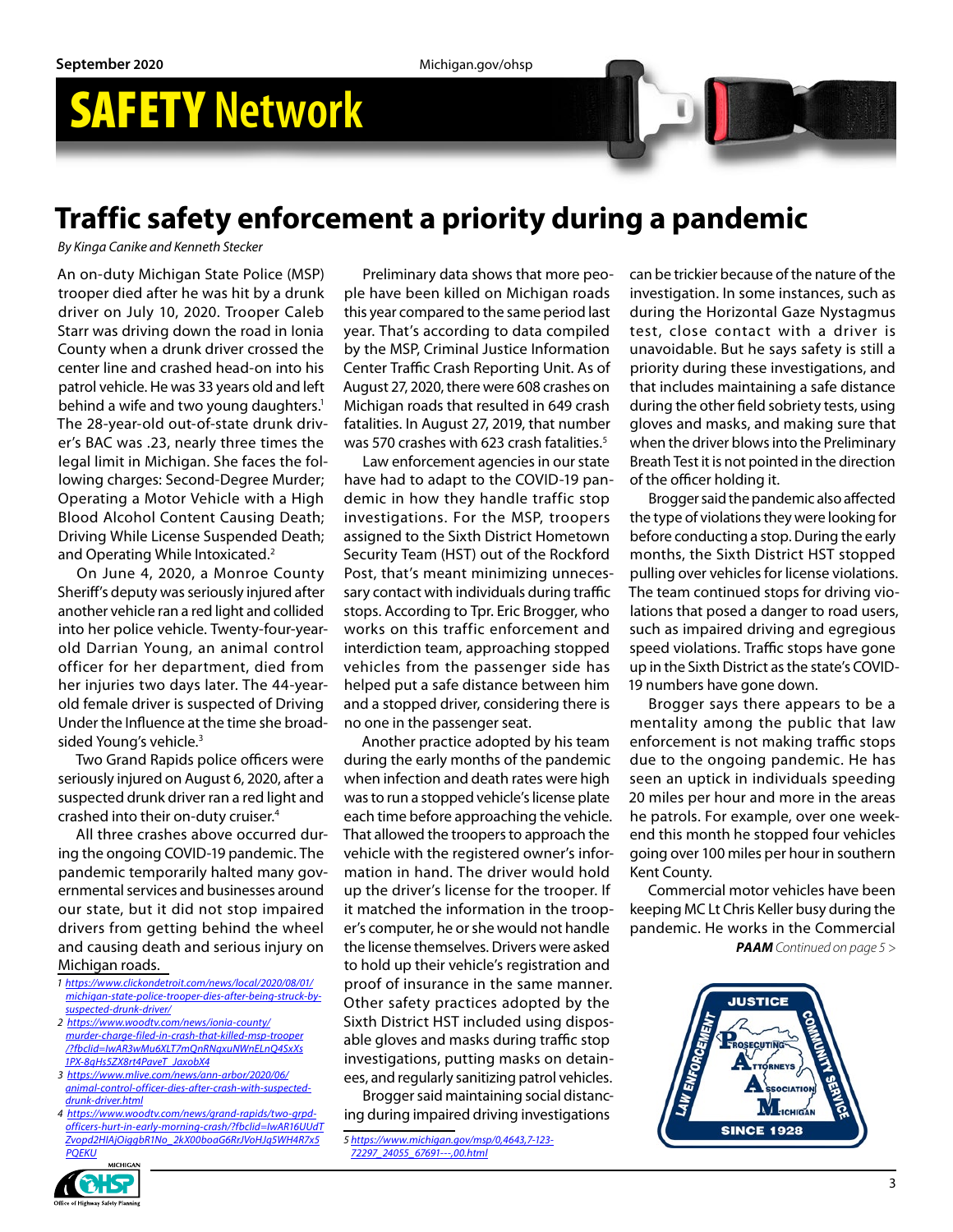## **Four chances for error in motorcyclist-vehicle crashes**

*By Dan Petterson, President of Skilled Motorcyclist Association Responsible, Trained and Educated Riders, Inc.*

#### **INTRODUCTION**

Understanding the four chances for error and the associated visual phenomena is helpful in furthering our understanding of the Looked But Failed to See (LBFTS) Rightof-way Violation (ROWV) motorcyclist/car collision scenario. This knowledge is also helpful in formulating recommended actions for both riders and drivers that will lessen the chance of these types of collision occurring.

The human eyes and brain are not the equivalent of the lens of a camera. The commonsense argument that "if it is visible, we will see it if we look hard enough" simply isn't true.



#### **1. DIDN'T LOOK**

Did the driver fail to look? If the driver is distracted or misunderstands the road layout, he or she might not look or might not look in the necessary direction.

- Riders need to be aware of situations that might be complicated for drivers, reduce speed, and be prepared to take evasive action.
- Drivers need to eliminate distractions while driving and take extra time to focus at unfamiliar road layouts.

#### **2. LOOKED BUT COULDN'T SEE**

The driver looks but the motorcyclist is not visible. If the motorcyclist is in the "wrong place", e.g., behind a larger vehicle, or the motorcyclist is appropriately placed but the driver's view of the motorcyclist is blocked e.g., by the car pillar or a roadway obstacle like a light pole, the driver could look but fail to see the motorcyclist.

- Riders have the responsibility to ride in a position to be seen.
- Drivers should "rock" their upper body while looking and take more time searching – allowing the motorcyclist to "appear" if driver's vision is blocked. Drivers must understand the need to look around pillars and roadside obstacles.

#### **3. LOOKED, MOTORCYCLIST VISIBLE, BUT DIDN'T SEE**

The driver looks, the motorcyclist is visible, but the driver never becomes aware of the motorcyclist. This is called inattentional blindness. There are several explanations for this phenomenon.

The long-standing explanation is that the motorcyclist is small and inconspicuous. Recent research indicates that lack of conspicuity doesn't explain many LBFTS ROWV crashes—drivers pull out in front of highly conspicuous trains and emergency vehicles.

Motorcyclists are a small fraction of road users—there are not many motorcyclists on the road compared to other vehicles and most road users don't own or operate a motorcycle and have little connection to motorcycling. People tend to "see" (perceive or become aware of) things within their visual field that they expect to see and/or that have meaning to them, e.g., antique car lovers can spot vintage cars in the traffic mix even though there are few on the road.

Saccade masking is another phenomenon about the way our eyes work that could account for when drivers look, the motorcyclist is visible but the driver does not "see" the motorcyclist.

When we move our head and eyes quickly to scan a scene, the background moves rapidly through our zone of vision.

Drivers (and riders) on average look in each direction for less than a half second before turning their head to look in the other direction. When we turn our heads quickly, our vision is shut down in a series of saccades. Without saccades, our rapid head and eye movement would cause disorientation and dizziness. Our eyes don't move smoothly across the background, as we commonly think. Instead our eyes move very rapidly from one selected fixation point to another.

This is known as saccadic masking or saccadic suppression and works very effectively for processing complex scenes, but there is a drawback. The brain ceases to process retinal images between saccades. It is only during the stationary fixations that an image is processed. The consequence is all drivers and riders are left with gaps in visual perception whenever we quickly scan both ways at an intersection. The brain "fills in" the missing visual data, giving us the impression of continuous vision during the scan. We believe we have completed a full continuous scan, but the truth is our scan is more like a series of snapshots which, without our awareness, our brain has stitched together. Even an attentive driver looking in both directions to check for oncoming traffic may fail to see an approaching motorcyclist if he/she falls within a saccade.

- Research does indicate that riders can benefit from making themselves more conspicuous (visible). Riders should strongly consider wearing Hi-Viz gear and adding auxiliary lights.
- Drivers need to make (force) their brain to perceive road users that might be relatively rare in the traffic mix or have little meaning to the driver. Motorcyclists are vulnerable road users that fit this category. Drivers should look near,

*Four Chances Continued on page 5 >*

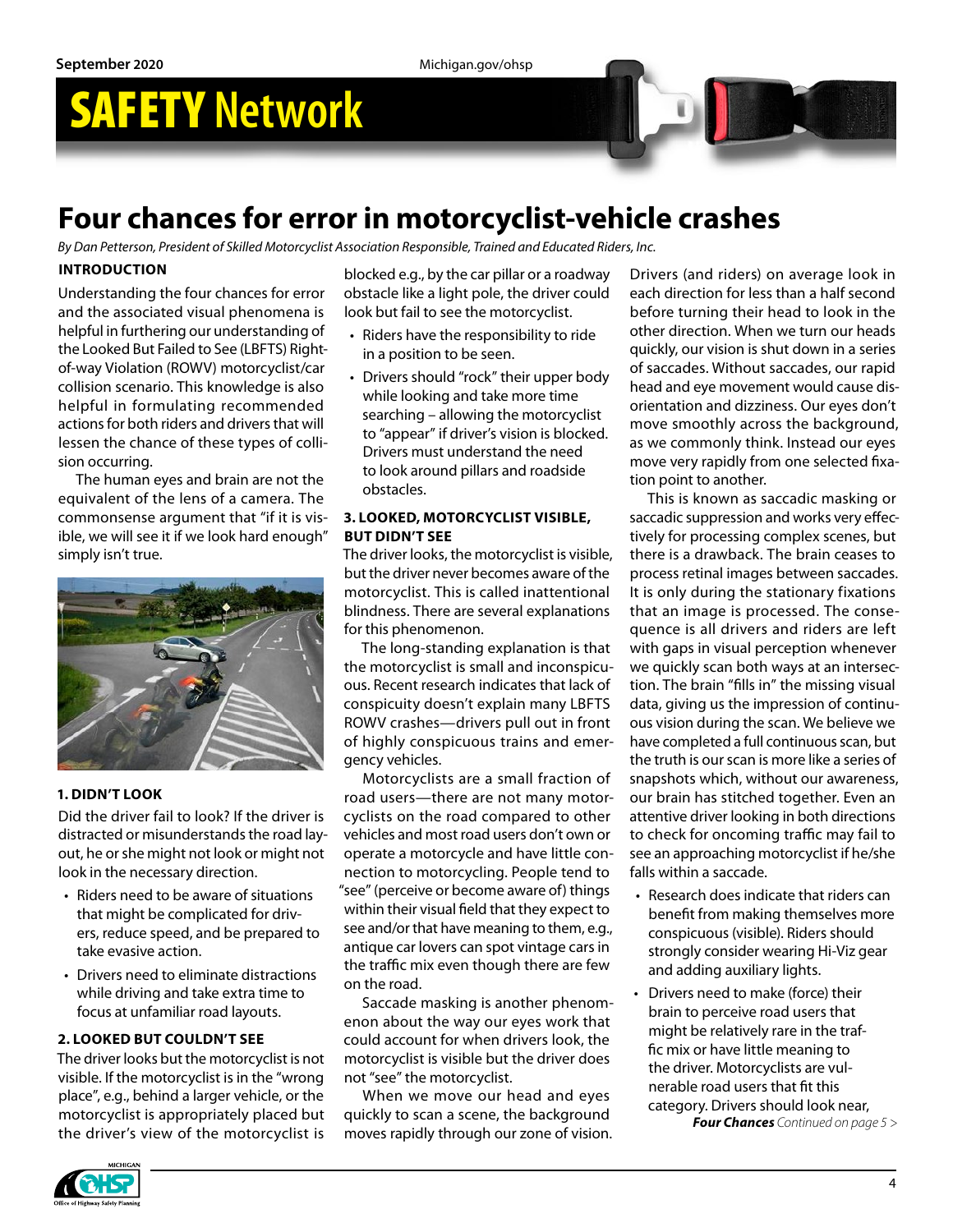#### *Four Chances Continued from page 4 >*

middle-distance, and far-distance while asking themselves—is there a pedestrian, bicyclist, or motorcyclist approaching? Taking more time to move our head and keeping our eyes moving in lock-step with our head will lessen the chance a motorcyclist will be lost in a saccade.

The left turn scenario presents another problem—motion camouflage*.* Many motorcyclists ride in the left third of their lane. This position is often recommended as the best position for seeing and being seen. However, a motorcyclist riding in the left third of the lane and approaching a stopped car waiting to turn left is placed directly in front (straight ahead) of the driver. The motorcyclist is moving toward the car but from the driver's perspective the motorcyclist appears stationary because the motorcyclist remains on the same line of travel between the driver and a landmark point behind the motorcyclist. The motorcyclist can appear to remain at a far distance until the last moment.

- In this position, the view from the driver to the motorcyclist is at an angle which presents a changing background and results in the perception of movement.
- The car driver, waiting to turn, looking ahead, and aware of this phenomenon can increase their chance of seeing a motorcyclist traveling directly at them by rocking their upper body side-toside while looking. The rocking will remind them they are searching for hard-to-see motorcyclists and at the same time change their line of vision, creating the same result as the motorcyclist can create by changing lane position.

#### **4. LOOKED, SAW BUT MISCALCULATED**

The driver looks, the motorcyclist is visible, the driver sees the motorcyclist but fails to correctly judge the speed and distance of the motorcyclist. The research indicates that motorcyclists' approach speed toward

intersections is often higher than that of other vehicles.

The phenomenon termed size-arrival effect is in play in this scenario. Our mind



judges larger objects to be closer to collision than smaller objects, even if the larger object is farther away. Because motorcycles (and their riders) are small compared to other vehicles on the road, drivers may judge them as being farther away (longer time to arrive) than they actually are.

- Riders have the responsibility to slow down and approach intersections with caution and readiness to brake.
- To compensate for the size-arrival effect, drivers should assume the motorcyclist they see will arrive at the collision point sooner than they think—and choose to wait. Choosing to wait will cost a few seconds in time. Misjudging the motorcyclist's arrival and turning across his/her path causing a collision could result in a horrific catastrophe.

#### **SUMMARY**

Blocked vision, inattentional blindness, saccadic masking, motorcyclist speeding, motion camouflage, and size-arrival effect all come together at intersections (including informal intersections, such as driveways) to create a perfect storm that can result in a tragic crash. Riders and drivers need to understand these phenomena. Both can lessen the chances of a disastrous result.

• For the rider, Hi-Viz gear, auxiliary lights, slowing down and making

informed choices about positioning are the main measures to take.

• For drivers, looking to specific distances, rocking (side-to-side or back and forth) while looking, thinking about vulnerable road users by asking yourself if a pedestrian, bicyclist, or motorcyclist is approaching, and assuming a motorcyclist will arrive quicker than you expect are actions to take to reduce the chance of a crash.

\*Four Chances for Error is a concept from *The Science of Being Seen* by Kevin Williams [https://scienceofbeingseen.wordpress.](https://scienceofbeingseen.wordpress.com/) [com/](https://scienceofbeingseen.wordpress.com/)

#### *PAAM Continued from page 4 >*

Vehicle Enforcement Division out of the Seventh District, which is based in Gaylord. He says early in the pandemic speeds among commercial motor vehicles were up. He was seeing a lot of trucks going 70 miles per hour in 55-mile-per-hour zones, which he says he rarely saw before. Keller says fatal crashes involving commercial motor vehicles were also up this year in his district, but it's important to note that none of these were the truck driver's fault.

As law enforcement adapts around our state to deal with traffic stops during the pandemic, it's important that traffic enforcement continues to be a priority in our state. Dangerous driving conditions such as impaired driving and other reckless driving behaviors on our roads continue during good and bad times. We, therefore, owe it to Michigan citizens to keep our roads safe at all times.

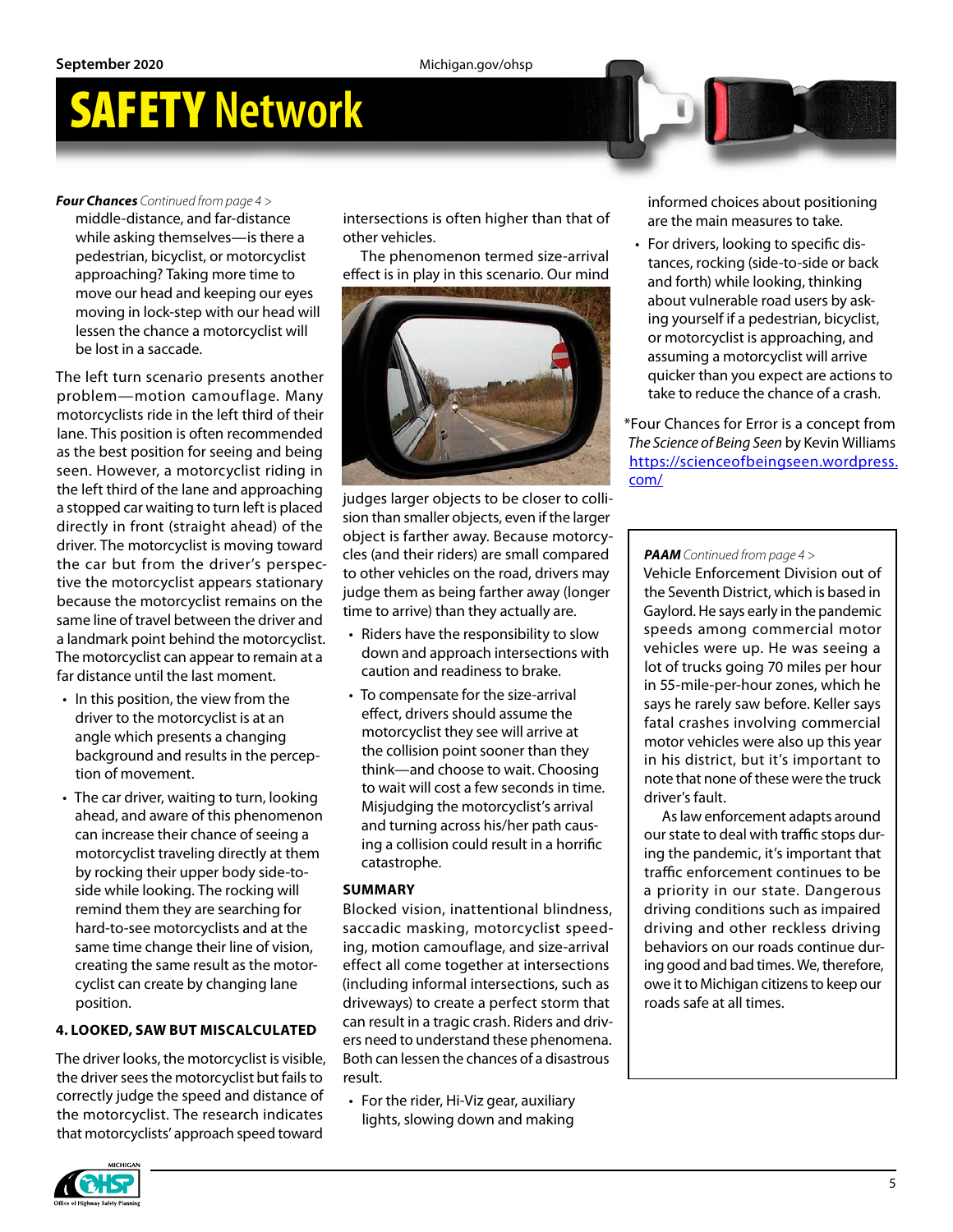## **Don't veer for deer**

As summer comes to an end, we prepare to enter a new season. Deer season. October means the start of the archery deer hunting season and we start to see a huge increase in the number of vehicle-deer crashes. There are approximately 50,000 vehicle-deer crashes each year in Michigan, with more than 40 percent of those crashes coming in October, November, and December. And on average, about 13 people are killed every year in vehicle-deer crashes, a majority of those killed are motorcyclists.

#### **WHAT CAN YOU DO?**

- Stay aware, alert, and sober.
- Seat belts are your best defense in any collision.
- Watch for deer crossing signs.
- Deer frequently travel in groups. If you see one deer, slow down. Chances are there are others nearby.
- Be especially alert for deer at dawn and dusk, when they are more active.
- Don't rely on gimmicks like flashing your high-beam headlights or honking your horn.

#### **IF A CRASH IS UNAVOIDABLE**

- Don't swerve.
- Brake firmly.
- Hold onto the steering wheel.
- Stay in your lane.
- Bring your vehicle to a controlled stop.

#### **MOTORCYCLISTS**

• Be alert for deer whenever you ride. Deer crashes happen in urban, suburban, and rural areas.

- Slow down. Decreasing speed gives a motorcyclist more time to spot an animal and react.
- Cover the brakes to reduce reaction time.
- Use high-beam headlights and additional driving lights, when possible.
- If riding in a group, spread out riders in a staggered formation. If one rider hits a deer, this will lessen the chance that other riders will be involved.
- Wear protective gear at all times.







but school buses look the same. To order the *School Buses are Like Traffic Signals* flyer, or any OHSP brochure, visit www.Michigan. gov/OHSPcatalog.



## **Always be ready**

September is National Preparedness Month. If you have an emergency kit in your vehicle, this would be a great time to go through each item and make sure they are still in working order. If you do not have an emergency kit in your vehicle, you can put School looks different for many this year, order. If you do not have an emer-<br>School looks different for many this year,

together a simple one quickly. Don't wait until it's too late to wish you had one. A vehicle emergency kit should include: blankets, water, batteries, chargers, first aid kit, jumper cables,